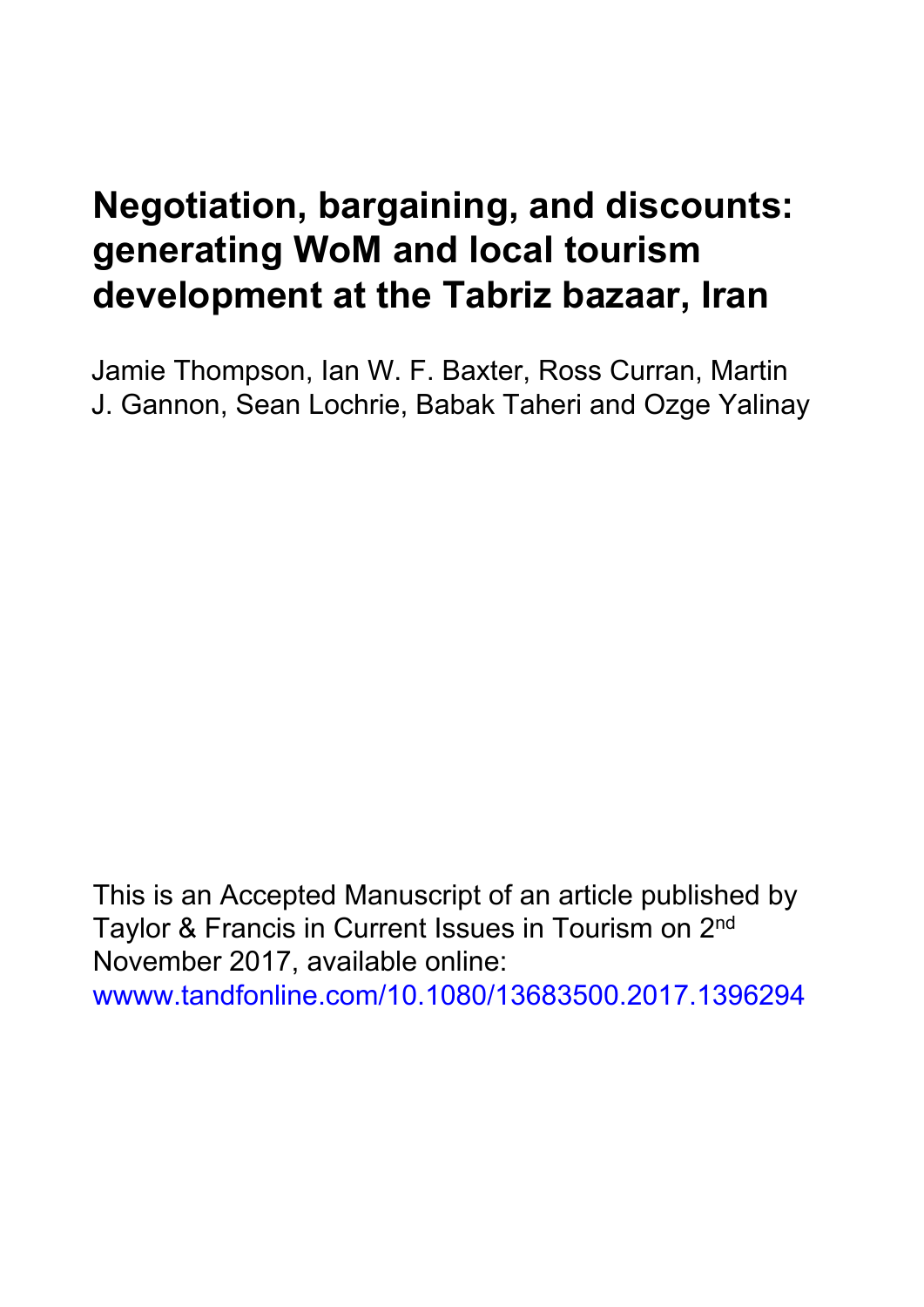# **Negotiation, Bargaining, and Discounts: Generating WoM and Local Tourism Development at the Tabriz Bazaar, Iran**

This paper examines the effects of negotiation intention, bargaining propensity, and discount satisfaction on word-of-mouth (WoM) behaviours for tourists visiting Tabriz bazaar, Iran. Data from 615-survey respondents highlights that tourists are motivated to conduct WoM behaviour when they are experientially satisfied with the opportunity to negotiate and bargain, and when they are satisfied with the discount they receive. This paper makes theoretical contributions to Social-Exchange-Theory and presents managerial implications for policy-makers to generate tourism development.

**Keywords:** bargaining; negotiation; satisfaction; word-of-mouth; social-exchangetheory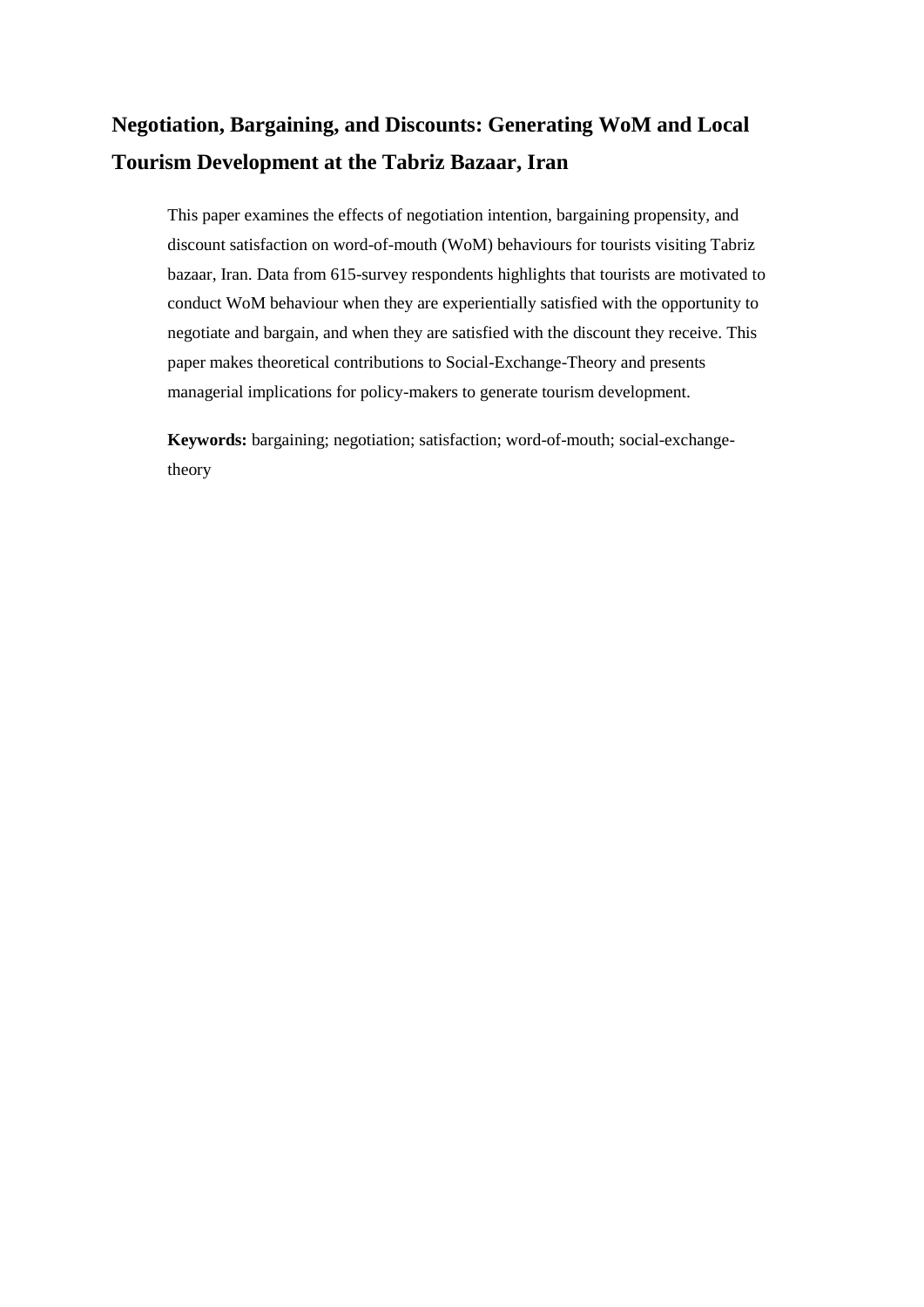# **Introduction**

Tourism in Iran faces challenges rooted in political turbulence, conflict, and cultural and religious restrictions (Pratt & Alizadeh, 2017; Yazdi, Salehi & Soheilzad, 2017), and policymakers must develop sustainable tourism that benefits the region and the local people directly involved in its provision (Ahadian, 2013; Pratt & Alizadeh, 2017). One opportunity for this stems from street markets and bazaars, which encourage tourists to engage and directly purchase from local sellers, while also providing opportunities to assimilate into local culture (Muzaini, 2006).

Drawing from social exchange theory (SET) (Ap, 1992; Emerson, 1976), this paper assesses how bargaining and negotiation exchanges lead to word-of-mouth (WoM) intentions. SET is a framework that conceptualises relationships as an exchange of resources in return for benefits to the self (Emerson, 1976). While SET has been used to frame attitudes towards tourism (Ap, 1992; Nunkoo & Ramikissoon, 2010), it has yet to be considered in street-market settings, despite their reliance on negotiated and reciprocal exchange (Alavi, Wieseke & Guba, 2016). Extant research recognises the role of homophily in stimulating effective WoM (Groeger & Buttle, 2014), and how positive WoM can enhance destination image and destination awareness (Hernández-Méndez, Muñoz-Leiva & Sánchez-Fernández, 2015), suggesting that tourists are an appropriate target for generating WoM behaviour.

# **Research framework and hypotheses**

Emerson (1976, p.336) considers social exchanges as "two-sided, mutually contingent, and mutually rewarding processes involving 'transactions'". Lawler, Thye, and Yoon (2008) identify two forms of direct exchange: negotiated exchange and reciprocal exchange. Negotiated Exchange is a multilateral engagement where parties explicitly decide upon the terms of exchange in order to construct a mutually beneficial relationship (Molm, Peterson & Takahashi, 2003). Reciprocal Exchange, in contrast, is sequential (Lawler et al., 2008), is devoid of any immediate implication to return the exchange, but relies on one party to reciprocate (Lee & Hyun, 2016; Molm et al., 2003).

Negotiated exchanges can be distributive, where parties attempt to reach an asymmetrical discount, or integrative where cooperation can be mutually beneficial (Murphy, 2001). If the amount of money saved and percentage discount achieved are both high following a negotiated exchange, this can engender both 'discount satisfaction' (Darke, Freedman & Chaiken, 1995) and 'experience satisfaction' in consumers if the integrated bargaining activities are considered 'fair' (Darke & Dahl, 2003). Tourists are likely to revisit a seller when they receive discounts (Tsang, Tsai, and Leung, 2011), and may feel obliged to conduct reciprocal exchanges by recommending a seller to others when they receive good service (Murphy, 2001). Further, tourists are in an enjoyment context, where both environment and experience contribute to reciprocal WoM intentions (Vega-Vázquez, Castellanos-Verdugo & Oviedo-García, 2015).

Negotiation intention is the purposeful instigation of strategy in order to receive a discount, while general bargaining propensity is defined as when customers have a positive attitude towards negotiating activities (Wieseke et al., 2014). Those who crave the opportunity to bargain and relish such interactions pursue opportunities to use their negotiating skills (Holmes, Beitelspacher, Hochstein & Bolander, 2017; Schneider, Rodgers & Bristow 1999). Similarly, tourists who enjoy the activity will negotiate on all items, and possess an array of tactics and strategies to employ, while those who consider negotiating stressful will actively avoid it (Wu, Wall & Pearce, 2014). Therefore: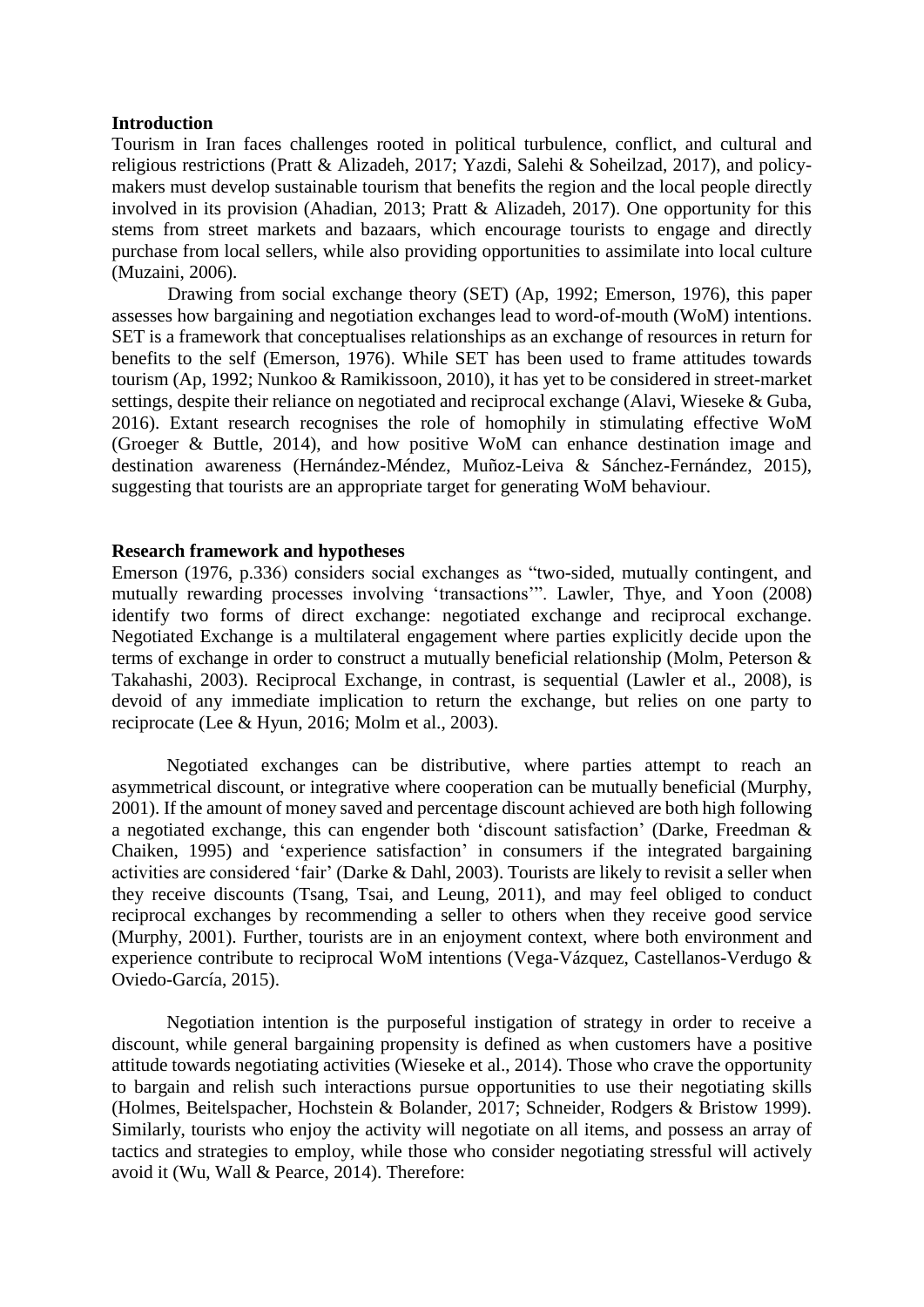*H1***:** General bargaining propensity is positively related to negotiation intention.

For tourists, the experience of bargaining over price can be enjoyable, stimulating experiential satisfaction (McKercher & Lui, 2013). Further, after negotiating when travelling, positive perceptions of ultimate price paid can elicit feelings of discount satisfaction (Correia & Kozak, 2016). Wu et al. (2014) suggest that this is due to buyers possessing a sense of pride over their ability to negotiate. Tsang et al. (2011) find the more intense the bargaining behaviour exhibited by the individual, the greater the satisfaction they receive. Intense bargaining is perceived as a challenge, with tourists feeling a sense of victory when receiving a discount, producing associative positive feelings of satisfaction and intentions to revisit (Cetin & Bilgihan, 2016; Kozak, 2016). Thus:

*H2***:** Negotiation intention is positively related to discount satisfaction.

*H3***:** General bargaining propensity is positively related to discount satisfaction.

WoM influences tourists' behaviour and buying decisions. Previous studies note that the interaction and emotional connection with the people, place, and activities engaged in at tourist destinations or cultural places impact upon tourists' behaviour and subsequent WoM intentions (Alves et al. 2016). Tourists who are satisfied with their shopping experience are more likely to recommend their experience through WoM (Vega-Vázquez et al., 2015). Accordingly, tourists who purchase products for a negotiated price are more likely to engage in WoM (Correia & Kozak, 2016). The process of negotiating and bargaining in street markets is beneficial to psychological well-being, leading to satisfied tourists with a high likelihood of recommending the market to others (Kozak, 2016; Tsang et al., 2011; Wieseke, et al., 2014). Tourists who experience fun and enjoyment when negotiating are likely to inform others of their experience through eWoM, with two thirds of visitors to Beijing silk markets boasting of discounts received at street markets (Wu et al., 2014). Therefore, we predict:

*H4***:** Discount satisfaction is positively related to WoM.

*H5***:** Negotiation intention is positively related to WoM.

*H6***:** General bargaining propensity is positively related to WoM.

# **[Figure 1 here]**

# **Methodology**

Survey data was collected from international tourists visiting the Tabriz bazaar in 2015. A permanent marketplace, where goods and services have been traded for hundreds of years, the historical bazaar in Tabriz is one of the Silk Road's most important economic landmarks (UNESCO, 2016). Bazaars are distinct from contemporary shopping centres as they offer the opportunity to trade through negotiating and bargaining (Wu et al., 2014) and, as loci of interpersonal selling, bazaars negate middlemen, improve moral conditions, and promote social interaction (Wu et al., 2014).. A pilot study was conducted with a sample of 40 tourists, and some items were modified following this phase. Overall, 615 surveys were collected over a three-month period. Respondents were demographically diverse, with 43.4% (Middle-East and Asia), 43.3% (EU), and 13.3% (other). 40.2% of participants were female, and the rest male.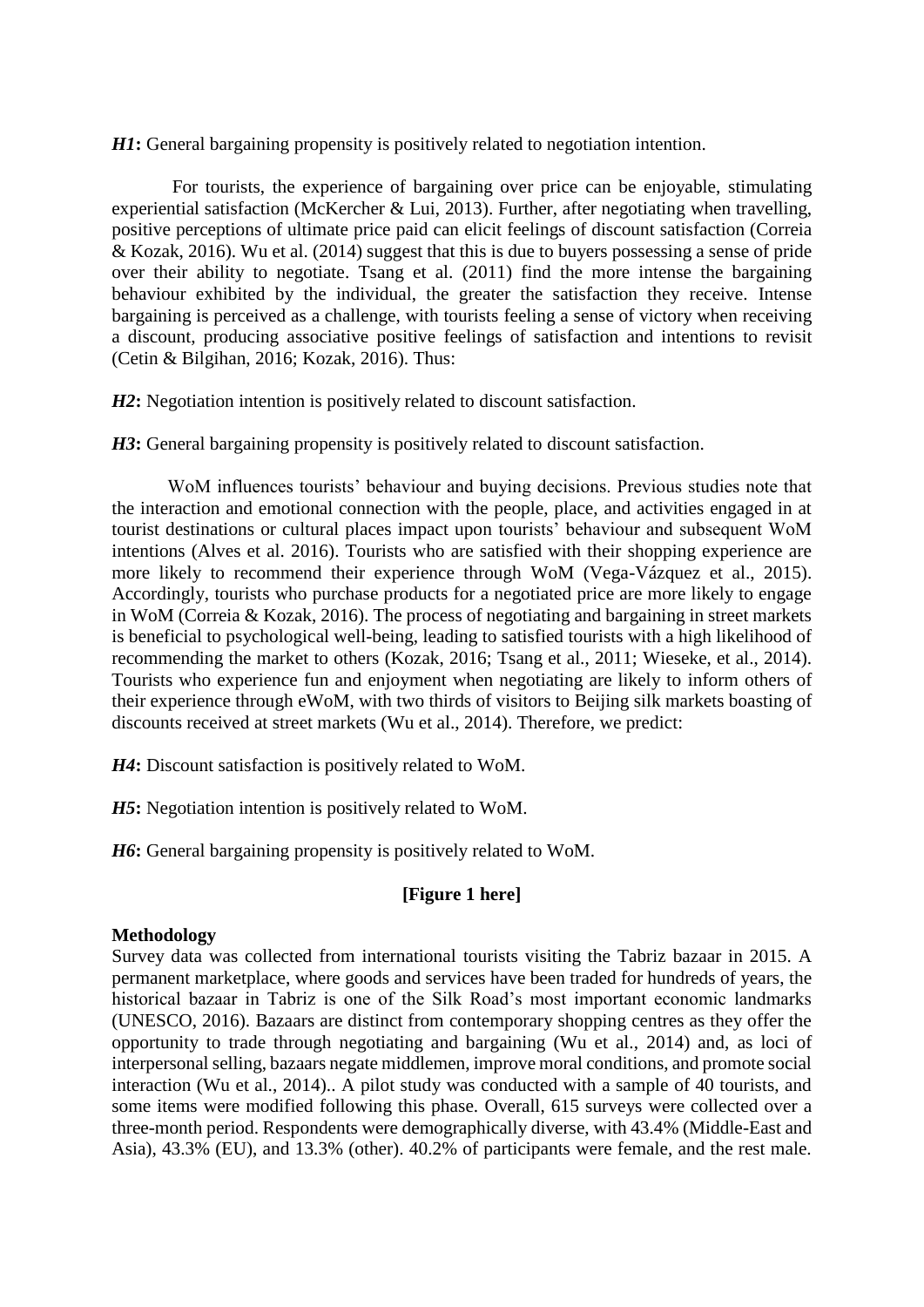36.7% of respondents were aged 18-35, 31.7% aged 36-45, and 31.6% of participants were aged 46 or above.

To guarantee content validity, the items were adapted from existing constructs. Sevenpoint Likert scales (from  $1 =$  strongly disagree to  $7 =$  strongly agree) were used to measure all statements. Negotiation intention, general bargaining propensity, and discount satisfaction were adapted from Weiseke, Alavi, and Habel (2014), while WoM was adapted from Maxham and Netemeyer (2002) and Salanova, Agut, and Peirό (2005).

# **Results**

Common method variance (CMV) was examined using Harman's single-factor test. The findings of the exploratory factor analysis (EFA) detected three factors with Eigenvalues greater than 1. The highest portion of variance explicated by one factor was 40.055% (Podsakoff, MacKenzie, Lee, & Podsakoff, 2003). As a result, the CMV was not violated. Partial least squares was used to test hypotheses. PLS was suitable because it does not require the data to be normally distributed. It is also appropriate for early stage theory building and for constructs that have not received widespread empirical attention. The test of Skewness and Kurtosis indicated the assumption of normality is violated (Hair, Hult, Ringle, & Sarstedt, 2017).

#### *Measurement model*

Composite reliability (CR), Cronbach's α, factor loadings, and average variance extracted (AVE) were used to assess convergent validity (Hair et al., 2017). As demonstrated in **Table 1**, the factor loadings, CR and α exceeded the obligatory threshold of 0.7 (Hair, Black, Babin, & Anderson, 2010). The AVE surpassed the threshold of 0.5 for all constructs (Hair et al., 2010). Fornell and Larcker's (1981) criterion was used, which requires a scale's AVE to be larger than the square of its biggest correlation with any scale in the correlation matrix. As shown in **Table 1**, the constructs met this requirement. Following Henseler, Ringle, and Sarstedt (2015), heterotrait-monotrait ratio of correlation (HTMT) approach was used. All HTMT values were below the cut-off point of 0.85 (0.440 to 0.711), suggesting the creation of discriminant validity of the scales.

# **[Table 1 here]**

# *Structural model*

Hypothesised relationships among scales were tested through PLS to determine: (1) Stone-Geisser's  $Q^2$  predictive reliance  $(Q^2>0)$ , (2)  $R^2$  values of the endogenous variables, , (3) Cohen's  $f^2$  effect sizes ( $f^2$ >0.02), and (4) the path coefficients, (5) Standardized Root Mean Square Residual (SRMR) model fit criterion (SRMR<0.08) (Hair et al., 2017). The results indicated that SRMR = 0.066,  $f^2$  and Q<sup>2</sup> values were above the recommended values (see **Figure 2**).

#### **[Figure 2 here]**

As shown in **Figure 2**, only H1 was rejected. Post-hoc analysis of the indirect effects was carried out. To test for mediation, Taheri, Farrington, Curran, and O'Gorman's (2017) two-step bootstrapping technique was followed. 95% confidence interval (CI) was achieved through bootstrapping. The findings indicated that WoM was indirectly influenced by general bargaining propensity (indirect  $\beta = 0.312$ ,  $t = 5.079$ ,  $p < 0.001$ , 95% CI = [0.259, 0.389]) and negotiation intention (indirect *β*=0.233, *t*=5.123, *p*<0.001, 95% CI = [0.171, 0.2460]). As the direct paths for both relationships were significant, the results revealed that discount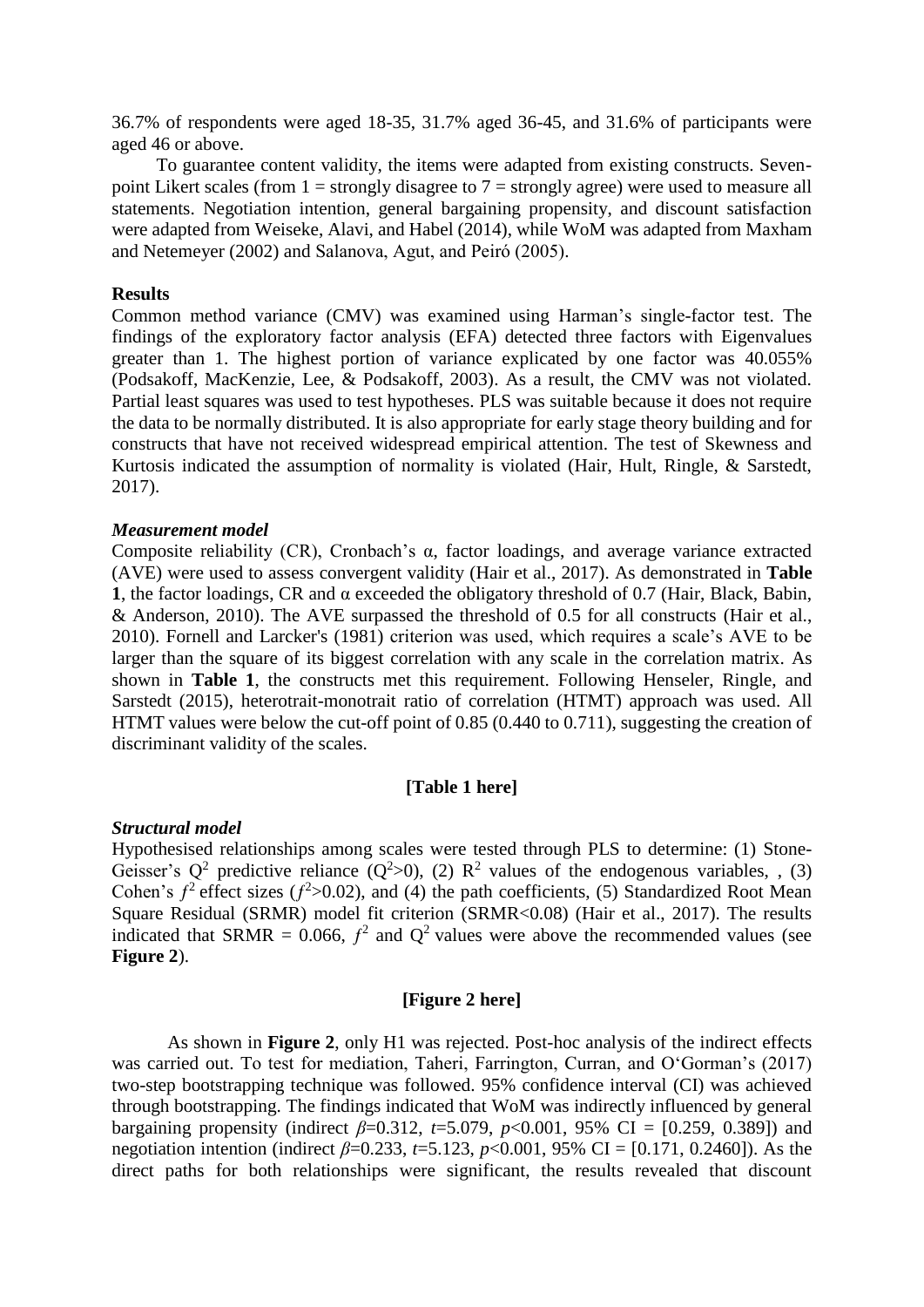satisfaction partially mediated the influence of general bargaining propensity and negotiation intentions on WoM.

#### **Discussion and Conclusions**

Under SET, and using PLS, this paper focused on the impact of negotiation intention, general bargaining propensity, and discount satisfaction on WoM intentions. By testing the conceptual model (Figure 1), we found no support for H1, suggesting that tourists in the bazaar are likely to engage in negotiating activities, regardless of their initial inclination to do so. While this contradicts Schneider et al. (1999), this could be as a result of Tabriz cultural norms, where all individuals are expected to negotiate in the bazaar. However, the findings indicate significant support for H2 and H3; through engaging in bargaining and negotiation, tourists are more likely to be satisfied with their purchase. There is also significant support for H4, H5, and H6; when tourists bargain and negotiate, and subsequently receive discounts, they are more inclined to recommend the experience to others through WoM. This suggests that purchasers may feel obliged, due to the perceived concessions and value provided by the seller, which requires reciprocation in the form of WoM.

Intention to negotiate and bargaining propensity also influence WoM intentions indirectly when mediated by discount satisfaction, suggesting that the entire experiential element of marketplace exchanges, relationships, and satisfactory outcomes contribute collectively to WoM intentions. This suggests that integrative exchanges with positive bargaining between buyers and sellers produce the best results, supporting the notion that integrative social exchanges are mutually beneficial between parties (Alavi et al., 2016). The testing of the conceptual model has furthered understanding of SET in bargaining interactions. Through analysis of exchanges, we can summarise that relationships founded upon negotiation intention and bargaining propensity led to discount satisfaction for tourists, demonstrating the existence of multilateral negotiated exchange within the bazaar context. Further, the findings demonstrate that tourists feel gratitude to sellers who offer the opportunity to negotiate, and this produces reciprocal exchange relationships where they subsequently recommend their experience to others. Tourist shoppers exist within an enjoyment context (Vega-Vázquez et al., 2015), and therefore it is only through the opportunity to conduct negotiated exchanges (by bargaining and negotiating), they have the experiential satisfaction to conduct reciprocal exchanges through WoM. By demonstrating the interconnectedness of Lawler et al.'s (2008) negotiated and reciprocal exchange in the context of Iranian bazaars we extend existing understanding of SET.

# *Practical Contributions*

Developing tourism is of particular interest to marketplaces in Iran in their attempts to revive the local economy (Pratt & Alizadeh, 2017). Therefore, street markets are offered as a sector of the tourism industry that provides cultural assimilation, rather than acquisition, serving to prevent exploitation of local culture (Muzaini, 2006). Previous studies note the importance of WoM communication as a cost-effective marketing tool for tourism industries (Vega-Vázquez et al., 2015), which can develop local tourism.

The findings demonstrate that those who engage in bargaining and negotiating activities are more likely to recommend the experience to other potential tourists. Therefore, Iranian bazaars can generate positive WoM by engaging in negotiated exchanges with buyers and offering an experience distinct from conventional shopping arenas (Tsang et al., 2011). Traders in the bazaar must be engaged, and willing to conduct negotiations in order to further the reputation of the market through customer WoM. Traders should consider initially inflating the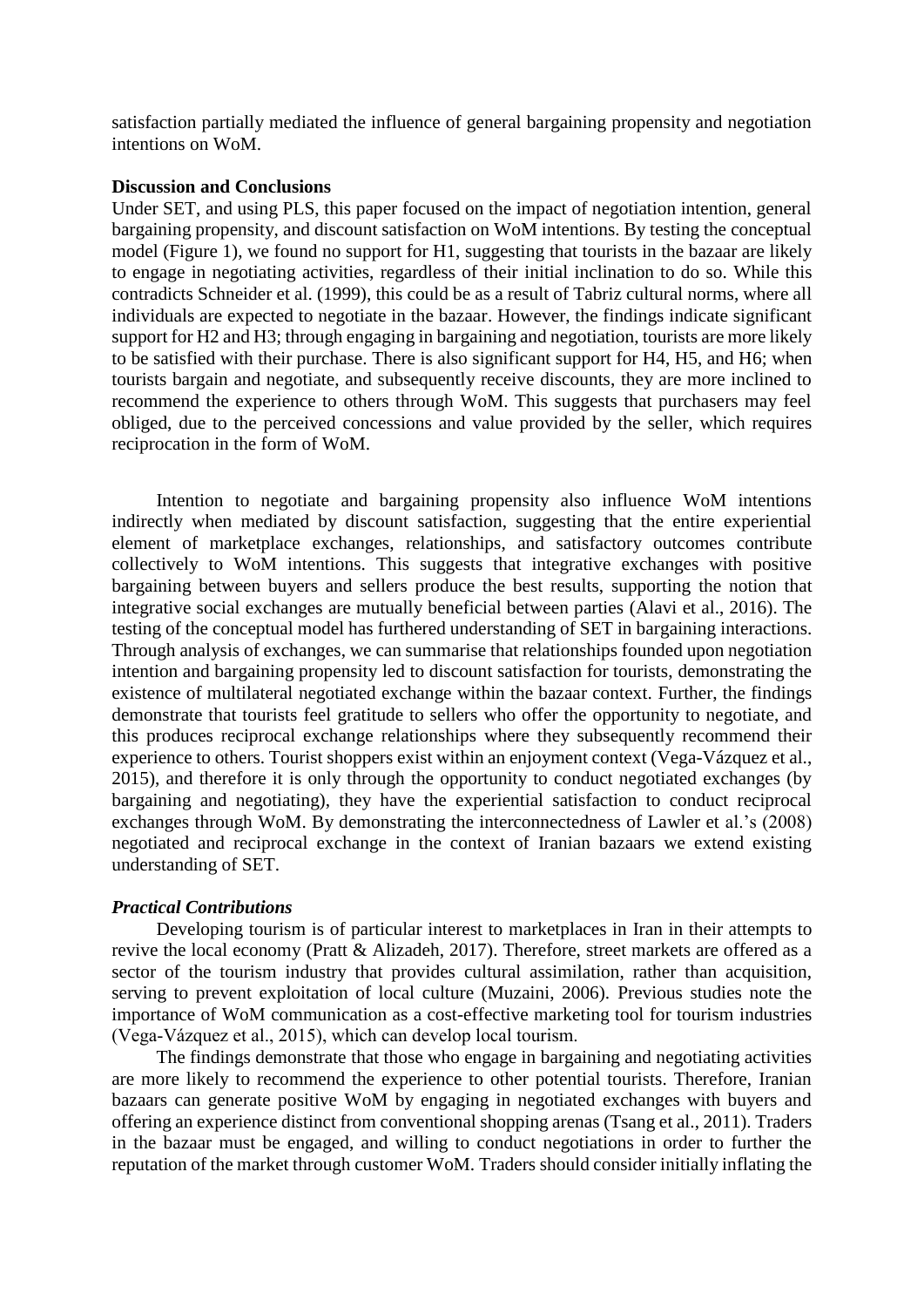price of goods in order to encourage tourist to bargain and negotiate. Finally, participants were not particularly satisfied with the negotiation and bargaining experience during the service encounter (i.e., low discount satisfaction mean), therefore there may be other factors influencing discount satisfaction. Future studies should employ a mixed-method approach to explore the impact of other possible constructs on discount satisfaction. Also, traders in the Bazaar should pursue other, more subtle ways to interact with visitors in order to stimulate more enjoyable negotiation interactions. .

## **L***imitations and Further Research*

This study did not employ multi-group analysis to explore the differences between tourists from different geographical locations, which may be an interesting avenue for future research. Further, the solely quantitative nature of the study allows room for qualitative investigation in order to develop understanding of the intricacies and challenges of conducting negotiated and reciprocal exchanges.

# **References**

- Ahadian, O. (2013) Residents' perceptions of tourism development implications for small economies business: The case study of Ali Sadr, Iran. *Current Issues in Tourism.* 16, 97-106. doi:10.1080/13683500.2012.695340
- Alavi, S., Wieseke, J. & Guba, J.H. (2016) Saving on Discounts through Accurate Sensing Salespeople's Estimations of Customer Price Importance and Their Effects on Negotiation Success. *Journal of Retailing.* 92, 40-55. doi:10.1016/j.jretai.2015.08.002
- Alves, S., Abrantes, J.L., Antunes, M.J., Seabra, C., & Herstein, R. (2016). WOM antecedents in backpacker travelers. *Journal of Business Research*, 69, 1851-1856
- Ap, J. (1992). Residents perceptions on tourism impacts. *Annals of Tourism Research*, 19, 665– 690. doi:10.1016/0160-7383(92)90060-3
- Cetin, G. & Bilgihan, A. (2016) Components of cultural tourists' experiences in destinations. *Current Issues in Tourism.* 19, 137-154. doi:10.1080/13683500.2014.994595
- Correia, A. & Kozak, M. (2016) Tourists' shopping experiences at street markets: Cross-country research. *Tourism Management.* 56, 85-95. doi:10.1016/j.tourman.2016.03.026
- Darke, P. & Dahl, D. (2003). Fairness and Discounts: The Subjective Value of a Bargain. *Journal of Consumer Psychology*. 13, 328-338. doi: 10.1207/S15327663JCP1303\_13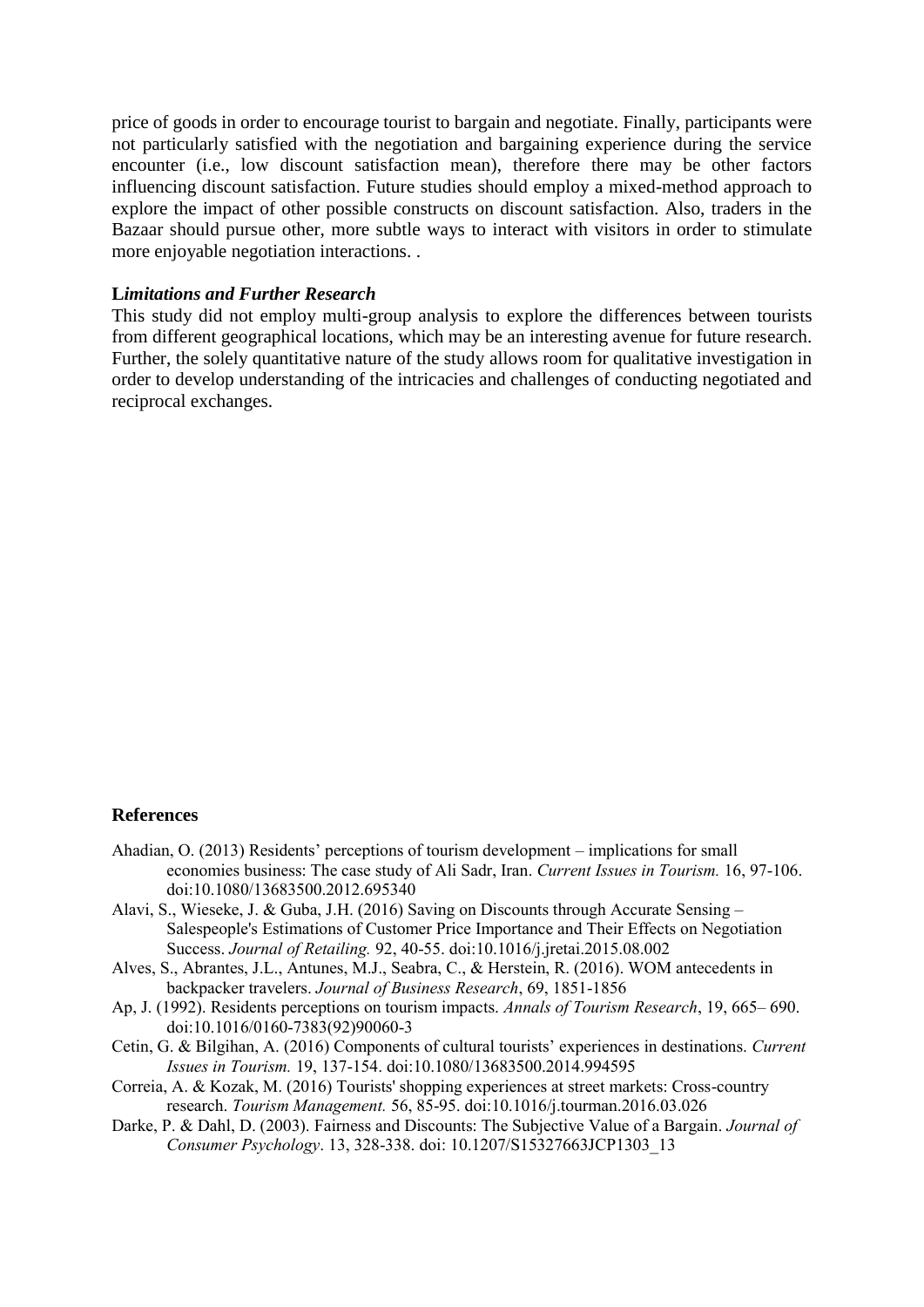- Darke, P., Freedman, J. L. & Chaiken, S. (1995) Percentage Discounts, Initial Price, and Bargain Hunting: A Heuristic-Systematic Approach to Price Search Behavior. *Journal of Applied Psychology*. 80, 580-586. doi: 10.1037/0021-9010.80.5.580
- Emerson, R. (1976) Social Exchange Theory. *Annual Review of Sociology.* 2, 335-362. doi:doi.org/10.1146/annurev.so.02.080176.002003
- Fornell, C. & Larcker, D.F. (1981). Evaluating structural equation models with unobservable variables and measurement error. *Journal of Marketing Research. 18*, 39-50. doi:10.2307/3151312
- Groeger, L. & Buttle, F. (2014). Word-of-mouth marketing: Towards an improved understanding of multi-generational campaign reach. *European Journal of Marketing*. 48, 1186-1208. doi: 10.1108/EJM-02-2012-0086
- Hair, J.F.J., Black, W.C., Babin, B.J. & Anderson, R.E. (2010). *Multivariate Data Analysis: A Global Perspective* (7th ed.). USA: Pearson.
- Hair, J.F.J., Hult, G.T.M., Ringle, C.M. & Sarstedt, M. (2014). *A primer on Partial Least Squares Structural Equation Modeling (PLS-SEM)*. UK: Sage.
- Henseler, J., Ringle, C.M. & Sarstedt, M. (2015). A New Criterion for Assessing Discriminant Validity in Variance-based Structural Equation Modeling. *Journal of the Academy of Marketing Science. 43*, 115-135. doi:10.1007/s11747-014-0403-8
- Hernández-Méndez, J., Muñoz-Leiva, F. & Sánchez-Fernández, J. (2015) The influence of e-word-ofmouth on travel decision-making: consumer profiles. *Current Issues in Tourism*. 18, 1001- 1021. doi:10.1080/13683500.2013.802764
- Holmes, Y. M., Beitelspacher, L. K., Hochstein, B. & Bolander, W. (2017) "Let's make a deal:" Price outcomes and the interaction of customer persuasion knowledge and salesperson negotiation strategies. *Journal of Business Research*. 78, 81-92 doi: 10.1016/j.jbusres.2017.04.009
- Kozak, M. (2016) Bargaining behavior and the shopping experiences of British tourists on vacation. *Journal of Travel & Tourism Marketing.* 33, 313-325. doi:10.1080/10548408.2015.1051199
- Lawler, E., Thye, S. & Yoon, J. (2008). Social Exchange and Micro Social Order. *American Sociological Review*. 73, 519-542. doi:10.1177/000312240807300401
- Lee, K. & Hyun, S.S. (2016) The effects of tourists' knowledge-sharing motivation on online tourist community loyalty: The moderating role of ambient stimuli. *Current Issues in Tourism.*  doi:10.1080/13683500.2016.1145197
- Maxham, J.G. & Netemeyer, R.G. (2002). A longitudinal study of complaining customers' evaluations of multiple service failures and recovery efforts. *Journal of Marketing,* 66, 57-71. doi:10.1509/jmkg.66.4.57.18512
- McKercher, B. & Lui, S. (2013) Becoming a Tourist. *International Journal of Tourism Research*. 16, 399-406. doi: 10.1002/jtr.1934
- Molm, L., Peterson, G. & Takahashi, N. (2003). In the Eye of the Beholder: Procedural Justice in Social Exchange. *American Sociological Review*. 68, 128-152. doi:10.2307/3088905
- Murphy, L. (2001) Exploring social interactions of backpackers. *Annals of Tourism Research*. 28, 50- 67. doi: 10.1016/S0160-7383(00)00003-7
- Muzaini, H. (2006) Backpacking South-East Asia Strategies of ''Looking Local.'' *Annals of Tourism Research*. 33, 144-161. doi:10.1016/j.annals.2005.07.004
- Nunkoo, R. & Ramikissoon, H. (2010) Small island urban tourism: A residents' perspective. *Current Issues in Tourism.* 13, 37-60. doi:10.1080/13683500802499414
- Podsakoff, P.M., MacKenzie, S.M., Lee, J. & Podsakoff, N.P. (2003). Common method variance in behavioral research: a critical review of the literature and recommended remedies. *Journal of Applied Psychology.* 88, 879-903. doi:10.1037/0021-9010.88.5.879
- Pratt, S. & Alizadeh, V. (2017) The economic impact of the lifting of sanctions on tourism in Iran: A computable general equilibrium analysis. *Current Issues in Tourism.* doi:10.1080/13683500.2017.1307329
- Salanova, M., Agut, S., & Peirό, J.M. (2005). Linking organizational resources and work engagement to employee performance and customer loyalty: The mediation of service climate. *Journal of Applied Psychology*, 90, 1217–1227. doi:10.1037/0021-9010.90.6.1217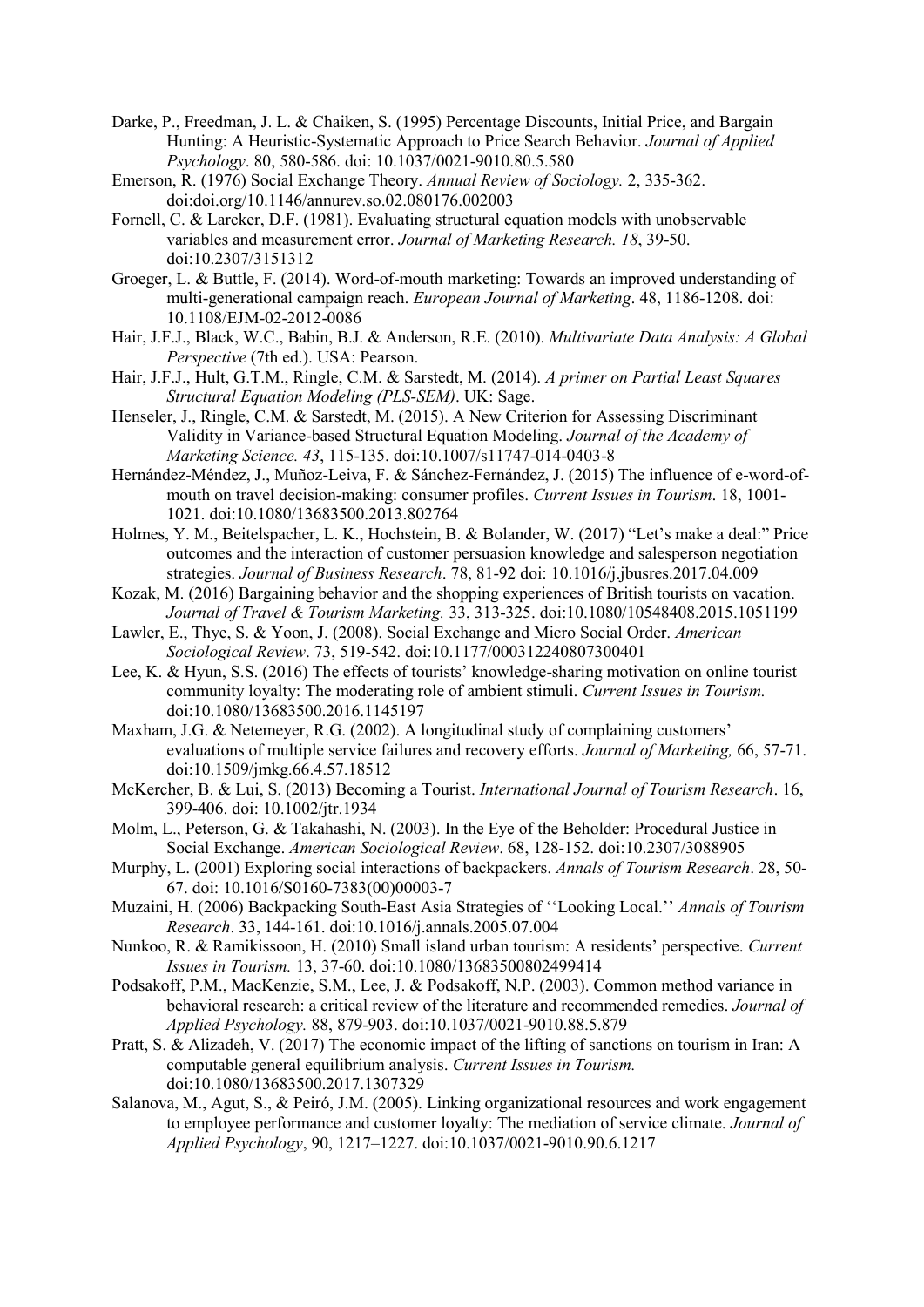- Schneider, K.C., Rodgers, W.C. & Bristow, D.N. (1999) Bargaining over the price of a product: Delightful anticipation or abject dread? *Journal of Product & Brand Management*. 8, 232- 244. doi: 10.1108/10610429910272538
- Taheri, B., Farrington, T., Curran, R. & O'Gorman, K.D. (2017). Sustainability and the authentic experience. Harnessing brand heritage – a study from Japan. *Journal of Sustainable Tourism.*  doi:10.1080/09669582.2017.1310867
- Tsang, N.K.F., Tsai, H. & Leung, F. (2011) A Critical Investigation of the Bargaining Behavior of Tourists: The Case of Hong Kong Open-Air Markets. *Journal of Travel & Tourism Marketing*. 28, 27-47. doi:10.1080/10548408.2011.535442
- UNESCO. (2016). Tabriz Historic Bazaar Complex. Retrieved from: <http://whc.unesco.org/en/list/1346>
- Vega-Vázquez, M., Castellanos-Verugo, M. & Oviedo-García, M.Á. (2015) Shopping value, tourist satisfaction and positive word of mouth: The mediating role of souvenir shopping satisfaction. *Current Issues in Tourism.* doi:10.1080/13683500.2014.996122
- Wieseke, J., Alavi, S. & Habel, J. (2014) Willing to Pay More, Eager to Pay Less: The Role of Customer Loyalty in Price Negotiations. *Journal of Marketing*. 78, 17-37. doi:10.1509/jm.13.0104
- Wu, M., Wall, G. & Pearce, P. (2014) Shopping experiences: International tourists in Beijing's Silk Market. *Tourism Management.* 41, 96-106. doi:10.1016/j.tourman.2013.09.010
- Yazdi, S.K., Salehi, K.H. & Soheilzad, M. (2017) The relationships between tourism, foreign direct investment and economic growth: Evidence from Iran. *Current Issues in Tourism.* 20, 15-26. doi:10.1080/13683500.2015.1046820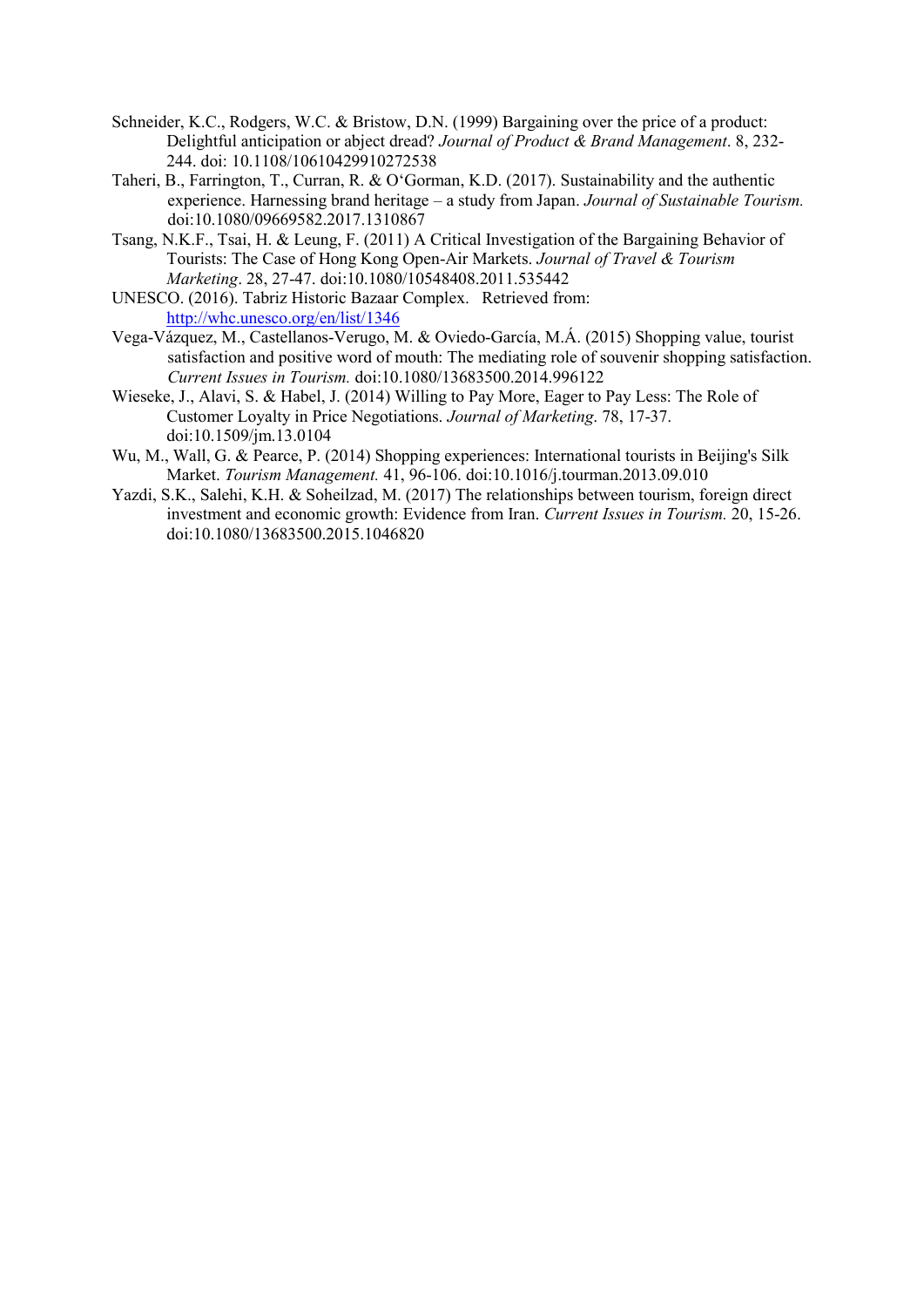

**Figure 1**. Conceptual framework.



**Figure 2**. Structural model.

| Constructs                |                                    | Mean  | -SD   | <b>CR</b> | AVE.        | $\alpha$          |       |       |       | 4     |
|---------------------------|------------------------------------|-------|-------|-----------|-------------|-------------------|-------|-------|-------|-------|
| $(1)$ General             | bargaining 5.446 1.008 0.912 0.711 |       |       |           |             | 0842              | 0.843 |       |       |       |
| propensity                |                                    |       |       |           |             |                   |       |       |       |       |
| (2) Negotiation intention |                                    | 4.415 | 1.117 |           | 0.881 0.723 | 0.823 0.505 0.850 |       |       |       |       |
| $(3)$ WoM                 |                                    | 5.162 | 0.951 | 0.844     | 0.534       | 0.754 0.512 0.575 |       |       | 0.730 |       |
| (4) Discount satisfaction |                                    | 3.619 | 1.474 | 0.841     | 0.678       | 0.757             | 0.252 | 0.390 | 0.279 | 0.823 |

# **Appendix 1.** Constructs and items

| Construct and associated items |  |  |
|--------------------------------|--|--|
|                                |  |  |

*Negotiation intention*

I intended to ask for a discount prior to my purchase in the Bazaar

I intended to significantly negotiate down the price prior to my purchase in the Bazaar

I expected to realise a good price prior to my purchase in the Bazaar

*General bargaining propensity* 

I enjoy negotiating prices

When shopping for expensive items, I look forward to the chance to bargain over the final price When shopping for even cheap items, I look forward to the chance to bargain over the final price *Discount satisfaction* 

I am very satisfied with the discount I received at my purchase in the Bazaar

I am very satisfied with the concessions I received at this purchase